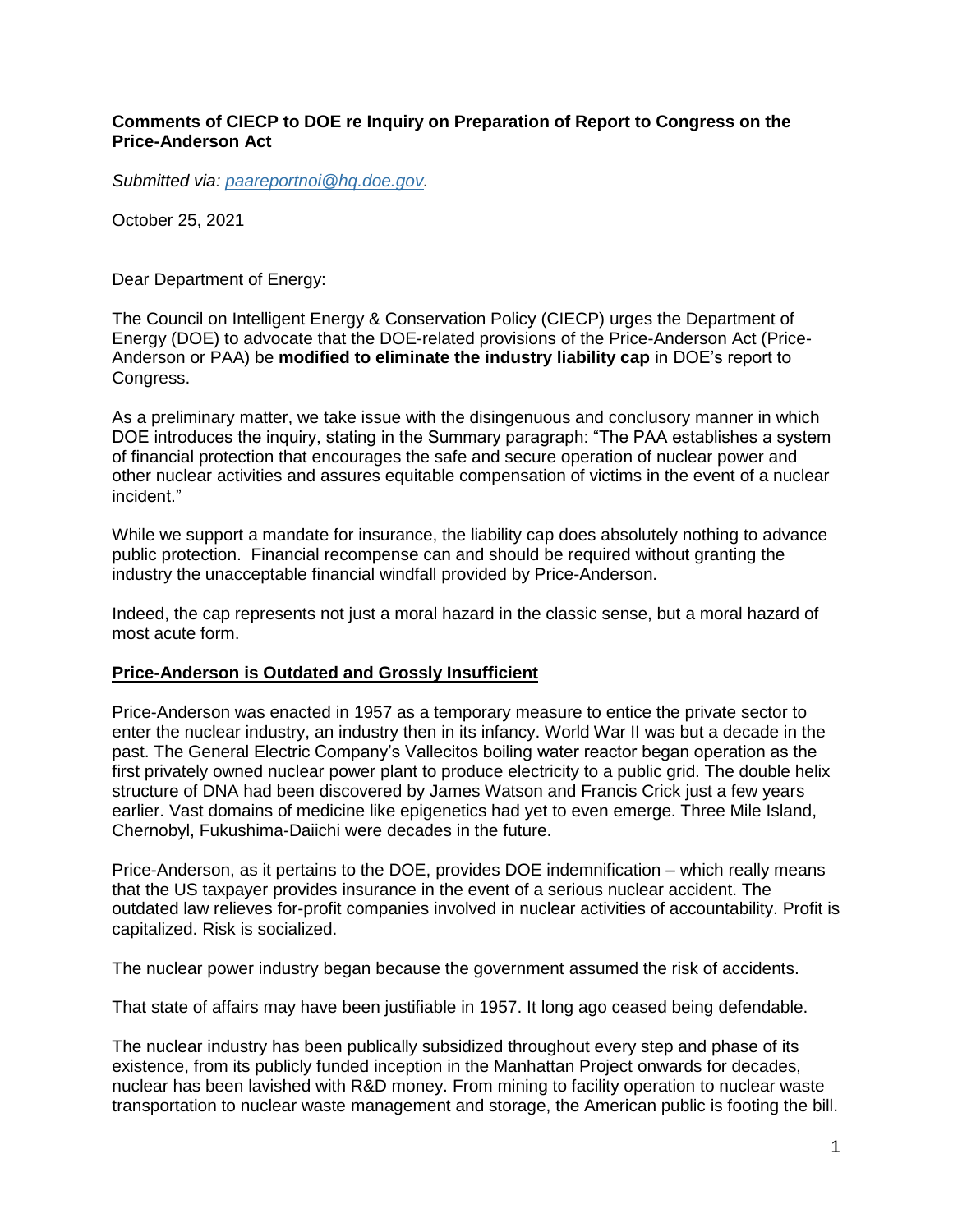Literally, under the scheme devised for this industry and for no other, the American public will pay the cost of the containment of the nation's lethal radioactive waste for millennia.

Price-Anderson may no longer properly be added to this staggering tab. If private companies and insurers remain unwilling to accept the full level of risk inherent in activities engaged in by this now well-established, long massively subsidized industry, why on Earth should the American people?

Dexter J. Peach, then Director of Energy and Minerals Division at the U.S. General Accounting Office, rather ironically synopsized the issue in written testimony to Congress in 1981:

*The Price-Anderson Act not only covers DOE nuclear facilities but is probably unique in its application of what is commonly referred to as 'umbrella coverage.' In addition to covering prime contractors responsible for operating the facilities within the DOE nuclear energy complex, the act also covers subcontractors, vendors, suppliers, architect-engineers and transporters who perform work in connection with a particular prime contractor's nuclear activity. Moreover, the act even covers past work that could cause an accident at some future date. Thus, the contractor who performed past work would be covered even though there is no existing contract. … This coverage applies equally to both nuclear facilities licensed by the Nuclear Regulatory Commission (NRC) as well as those operated for the DOE by private contractors.* (Peach, pp 1-2)

This broad liability protection given in 1957, Peach went on to aver, was still needed in the 1980s because neither the insurance industry nor the nuclear industry was willing to assume the risk. In Peach's words:

*For example, catastrophic nuclear accidents causing severe public consequences could still occur; sufficient private insurance to cover such consequences is still unavailable; and … it appears that private industry is still unwilling to assume the risks of such accidents without the kind of financial protection the act now provides.* (Peach, p 3)

Decades more have passed. Yet, still, neither the private insurance industry nor the nuclear industrial enterprise (comprised in no small part by multibillion dollar DOE contractors and specialty vendors), appear inclined to assume full liability.

Obviously the one decade problem Price-Anderson was initially envisioned to resolve was never resolved. After more than six decades, it is surely time to end what has become a sorry excuse for corporate welfare.

History also demonstrates that the amount of recompense envisioned by Price-Anderson would be grossly inadequate in the advent of major disaster. As currently enacted, the DOE provides indemnification for an incident up to the statutory amount of \$13.7 – an amount which would be adjusted for inflation.

Mikhail Gorbachev, the former president of the Soviet Union, speaking on Chernobyl in 2006, noted that even top nuclear experts had not apprehend the level of risk and reflected on how a nuclear accident leaves "a terrible legacy for future generations." (BBC) In 2013, Naoto Kan, the former Prime Minister of Japan, related how, when reviewing the worst case scenario with nuclear experts during the height of the crisis, he feared he might have to order evacuation of the Tokyo metropolitan area, 150 miles from the stricken nuclear site. Mr. Kan said, "Fifty million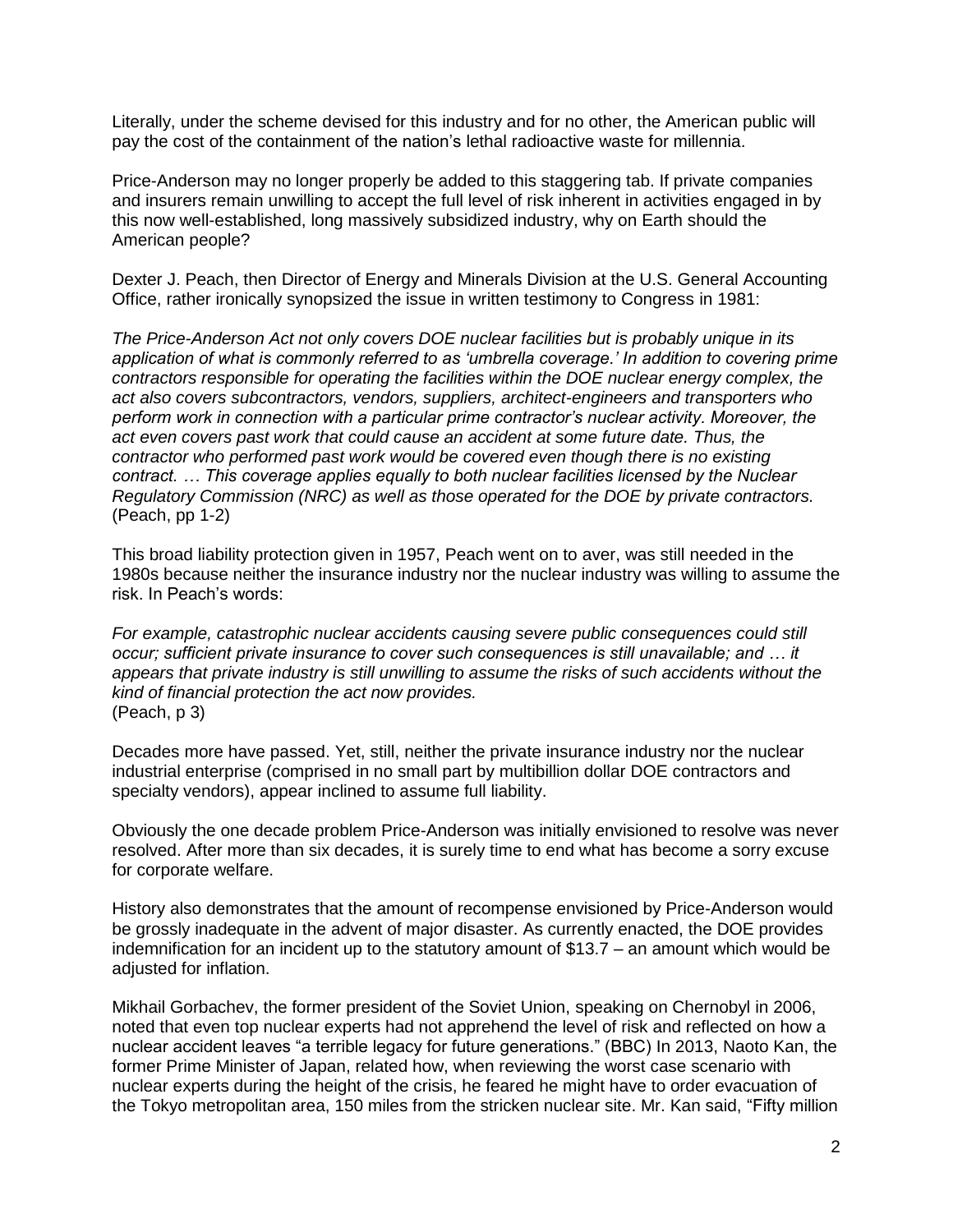people, almost half the entire nation of Japan, abandon homes, leave workplace, schools, hospitals all evacuated… I realized Japan would not be able to function as a nation for a very long period of time … [they couldn't] minimize spread before situation so grave." (Kan) In 2019, the Japan Center for Economic Research, a Tokyo-based Japan think tank, estimated the cost of addressing the 2011 Fukushima-Daiichi nuclear disaster as being between \$315 billion – \$728 billion (2019US) (¥35 trillion and ¥81 trillion). (Komori)

In truth, no one can know the full cost of any major nuclear accident. The consequences of reactor meltdowns may or may not be comparable to the types of disaster the actions of DOE contractors might cause. But it is worth noting that the energy giant PG&E settled claims related to several Northern California wildfires for \$13.5 billion. (Trotta) Notably, a DOE contractor could be implicated in negligently causing a fire at a DOE nuclear site.

Regardless of how many billions or trillions in damages a major accident could consequence, the bottom line is that the public should no longer be the reinsurer for the for-profit nuclear industry.

# **Price-Anderson Presents a Major Moral Hazard**

As the economist Ingmar Schumacher observed, socialization of costs has serious downsides. Under limited liability and risk-sharing, nuclear actors are inclined to under-invest in safety. "So to minimize moral hazard and free-riding, operators should have unlimited liability." (Schumacher) Socialization of cost also fails to result in a thorough quantification of the true costs of nuclear. "However, without this assessment we are unaware of the 'below-the-counter' subsidy that governments provide to the nuclear industry in case of disasters, and we are simply ignorant of the true costs of nuclear energy. This makes a thorough comparison of the costs and benefits of nuclear energy extremely difficult if not impossible." (Schumacher)

Former Nuclear Regulatory Commission (NRC) Commissioner Victor Gilinsky, writing in the Bulletin of Atomic Scientists, made a similar observation. While speaking of the law as it applies under the NRC, the point is apposite to the DOE scheme:

*If you accept the NRC accident estimates, the risk the vendors would run without an exemption from liability would be very small, and likely a lot smaller than other corporate risks they routinely run. What is clear is that the nuclear firms—the largest of which possess an understanding of nuclear safety far beyond that of the public—do not believe the NRC safety conclusions that the risk of a catastrophic nuclear accident is infinitesmal. Nor do they accept that probable risk—probability of an accident times the consequences, were one to occur—as the right measure of risk to their companies. They don't want to risk their companies, period. … If they don't believe the NRC numbers, why should the rest of us accept them? Why shouldn't we have the same protection from physical harm that the nuclear industry has from financial liability?* (Gilinsky)

## **Price-Anderson Distorts the Energy Market – and Crowds Out Renewables and Efficiency**

As set forth in a letter to Secretary Granholm by Mark Cooper, PhD, Director of Research at the Consumer Federation of America and Senior Fellow for Economic Analysis at the Institute for Energy and the Environment at Vermont Law School and Jack Gillis, Executive Director of the Consumer Federation of America, earlier this year: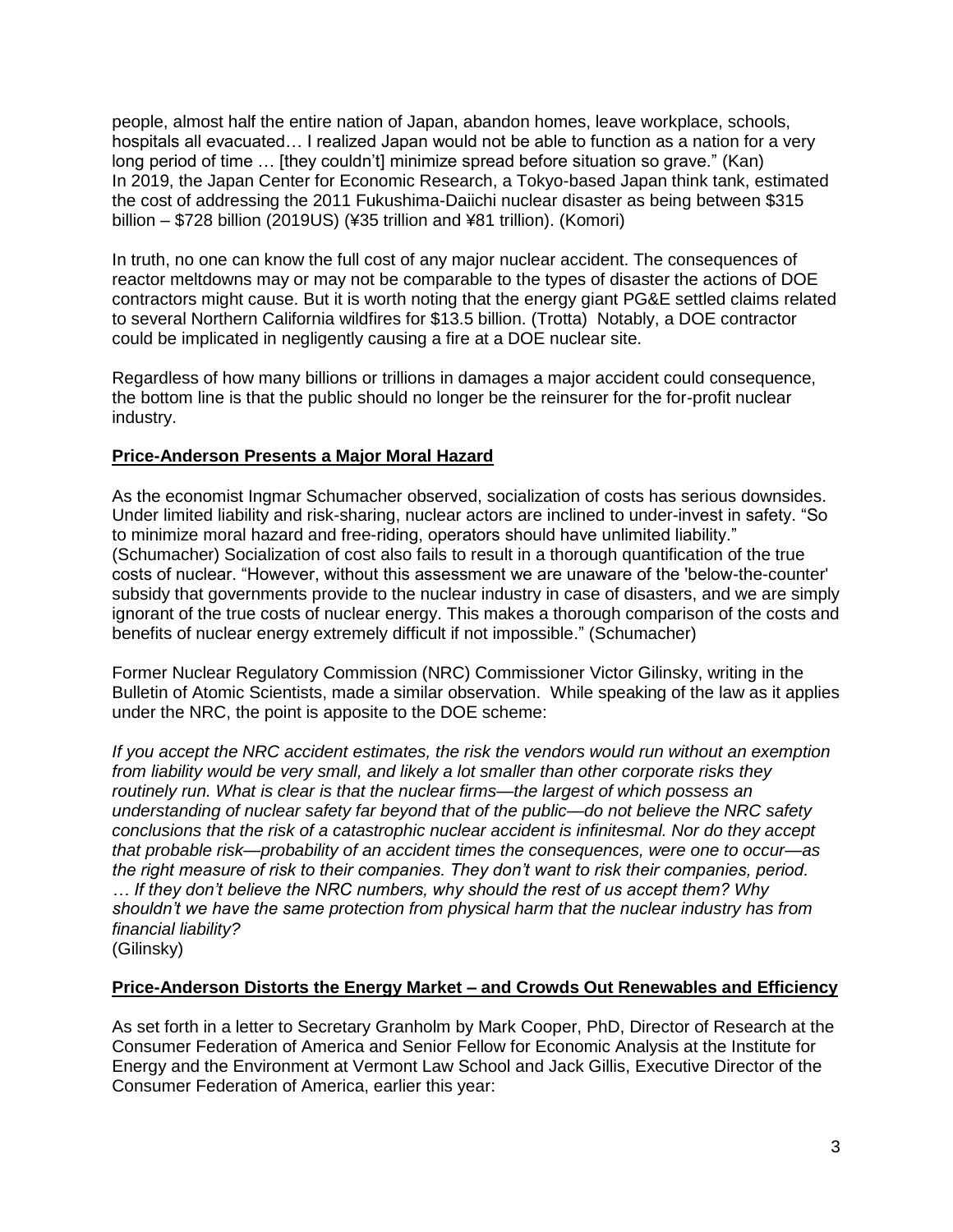*The potential transformation of the energy sector into one based on low cost, clean energy is one of the most import steps to ensuring economic growth over the next quarter century. This transformation is the result of a technological revolution in energy consumption and production, as well as innovations in digital communications, data processing, and advanced control technologies. These changes have created an opportunity for the development of an entirely new 21st century energy sector. … The push by investor-owned utilities to subsidize their most uneconomic assets – large central station nuclear facilities – is a clear example of this problem. New nuclear plants are extremely expensive to build, and aging plants need subsidies to operate. These uneconomic reactors, unable to compete with lower cost alternatives, are also the largest and least flexible of the current generation units. They are heavy users of water and raise numerous public health and environmental issues. Promises that a new generation of 'small modular' nuclear technologies will do better are doubtful at best.*  They will be much more expensive than the alternatives already available, and they will *take decades to deploy. They also raise serious concerns about security and pollution. We urge you to apply a strict economic standard to nuclear power. If it cannot compete on cost, it should not be part of the 21st century energy sector."*

#### (Cooper)

Examples of opportunities for the DOE to transform into a genuine force for the transformation of our energy sector to one based on abundant fuel-free generation, instead of one based on extractive heavy industry and toxin-releasing fuels, emissions, and waste abound. (Jacobson; Makhijani; Teplin; Weissman) Greater focus on efficiency as the least-cost, least-carbonemitting, and most broadly beneficial means of combating climate change and improving quality of life is particularly needed at DOE. (Lovins) As the DOE noted in its Partnering for the Future report this year, investment in building improvements can rapidly save billions in energy costs, gallons of water savings and millions of metric tons of carbon emissions. (US DOE)

The DOE we presume is well aware that (1) Uranium mining and enrichment entails substantial use of energy and greenhouse gas emissions, releases radon and toxic metals into the air, soil and water. (2) Nuclear power generation – fission itself – creates carbon-14, a radioactive greenhouse gas with a half-life of some 5,700 years. (3) Nuclear power generation continuously releases harmful radionuclides into the environment. (4) Uranium mining, enrichment and all nuclear power sites become contaminated and often require millions of dollars to remediate, if remediated at all. (5) Radiation is especially dangerous for women, pregnant women, children, girls, infants, and babies in utero – and the nation's regulatory scheme fails to take the vulnerability of these and other highly-vulnerable individuals into account. (6) Nuclear power creates the most hazardous long-lasting waste product on the planet – a product which remains lethal for longer than human civilization has existed, a product which will cost each generation of Americans which inherit it many billions to maintain.

Corporate welfare which adds to the well-endowed coffers of DOE contractors and would unfairly subsidize new so-called "advanced" reactors and small modular reactors (SMRs), microreactors, and the like, would grossly distort the energy market.

Far better for the nation to support truly clean non-radioactive, non-proliferation creating options – all of which would not impose continued damage upon environmental justice communities. The US Bureau of Land Management has identified 15,000 abandoned uranium mine locations in 14 states, with about 75% on federal and tribal lands. (US BLM) Directing public money to remediation of indigenous communities is an ethical imperative.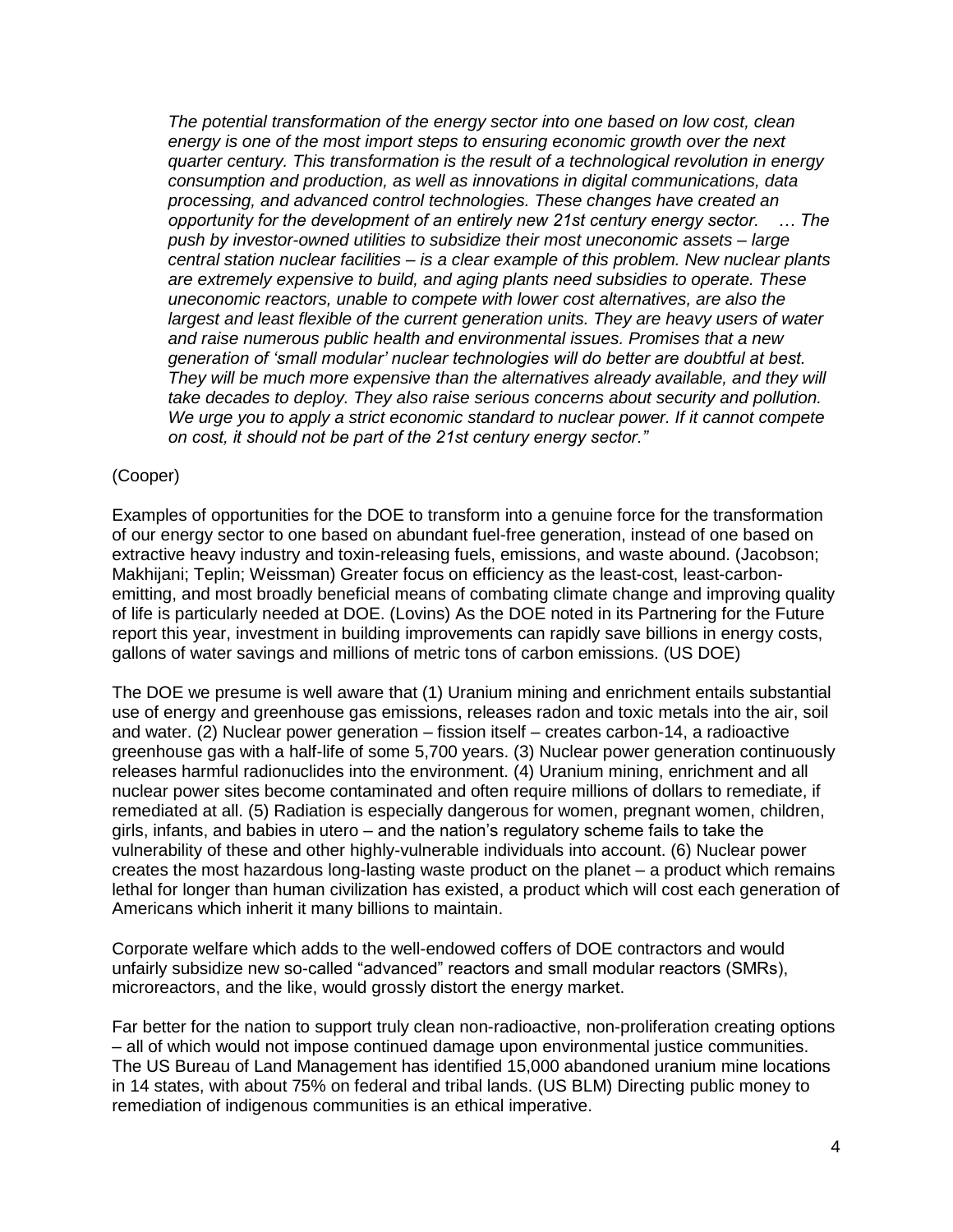The DOE should stop promoting activities which continually produce more nuclear waste and more toxic pollution.

The Biden Administration DOE has promised a better, more representative, transparent, and socially just agency. Abandoning the reckless expansion of uranium mining, milling and enrichment and being honest with the American public about the full impacts of the uranium fuel cycle would be a good way to begin fulfilling those articulated objectives.

Continuing liability caps under Price-Anderson would be in conflict with the recommendation of the White House Environmental Justice Advisory Council to not harm to frontline communities and sunset investment in nuclear energy by 2030. (White House EJ Advisory Council)

Continuing to promote all things nuclear perpetuates environmental injustice by putting First Nation, Latinx and marginalized communities at risk. Encouraging nuclear activity in the American West imperils already strained water resources. (Frank; Hartman; NOAA; US BR; Williams)

It is high time to stop subsidizing the private uranium and nuclear industrial complex which has already benefitted from hundreds of billions worth of public subsidies for some 70 years and caused multi-generational public health consequences, serious damage to ecosystems, and produced a waste stream which will last in perpetuity. The toxic legacy of uranium mining over the last 70 years has left communities and taxpayers with the financial burdens of cleanup. Based on incredibly outdated law, uranium mines pay no federal reclamation fee or federal royalty in exchange for the profits they make from public lands that belong to the American people. Continuing Price-Anderson's liability caps would be irresponsible and only perpetuate injustice and add to the nation's risk while subsidizing polluters at US taxpayer expense.

Respectfully submitted,

Michel Lee On behalf of Council on Intelligent Energy & Conservation Policy (CIECP)

## **REFERENCES**

BBC: Gorbachev weighs Chernobyl legacy, BBC News, Apr 24, 2006. <http://news.bbc.co.uk/2/hi/europe/4918940.stm>.

Cooper, Mark, and Jack Gillis of the Consumer Federation of America letter to Jennifer M. Granholm, Secretary, U.S. Department of Energy, Mar 9, 2021. [DOE-Secretary-Granholm-](https://consumerfed.org/wp-content/uploads/2021/03/DOE-Secretary-Granholm-Letter-3-9-21.pdf)[Letter-3-9-21.pdf \(consumerfed.org\).](https://consumerfed.org/wp-content/uploads/2021/03/DOE-Secretary-Granholm-Letter-3-9-21.pdf) See also, Cooper M, Building a Least-Cost, Low-Carbon Electricity System With Efficiency, Wind, Solar, & Intelligent Grid Management: Why Nuclear Subsidies are an Unnecessary Threat to the Transformation, report for Friends of the Earth and Nuclear Information and Resource Service, Jul 2021. [https://www.vermontlaw.edu/sites/default/files/2021-](https://www.vermontlaw.edu/sites/default/files/2021-07/Building_a_21st_Century_Electricity_System.pdf) 07/Building a 21st Century Electricity System.pdf.

Frank, Thomas, Drought Spreads to 93 Percent of West – That's Never Happened, Scientific American (from E&E News), Jul 7, 2021. [https://www.scientificamerican.com/article/drought](https://www.scientificamerican.com/article/drought-spreads-to-93-percent-of-west-thats-never-happened/)[spreads-to-93-percent-of-west-thats-never-happened/.](https://www.scientificamerican.com/article/drought-spreads-to-93-percent-of-west-thats-never-happened/)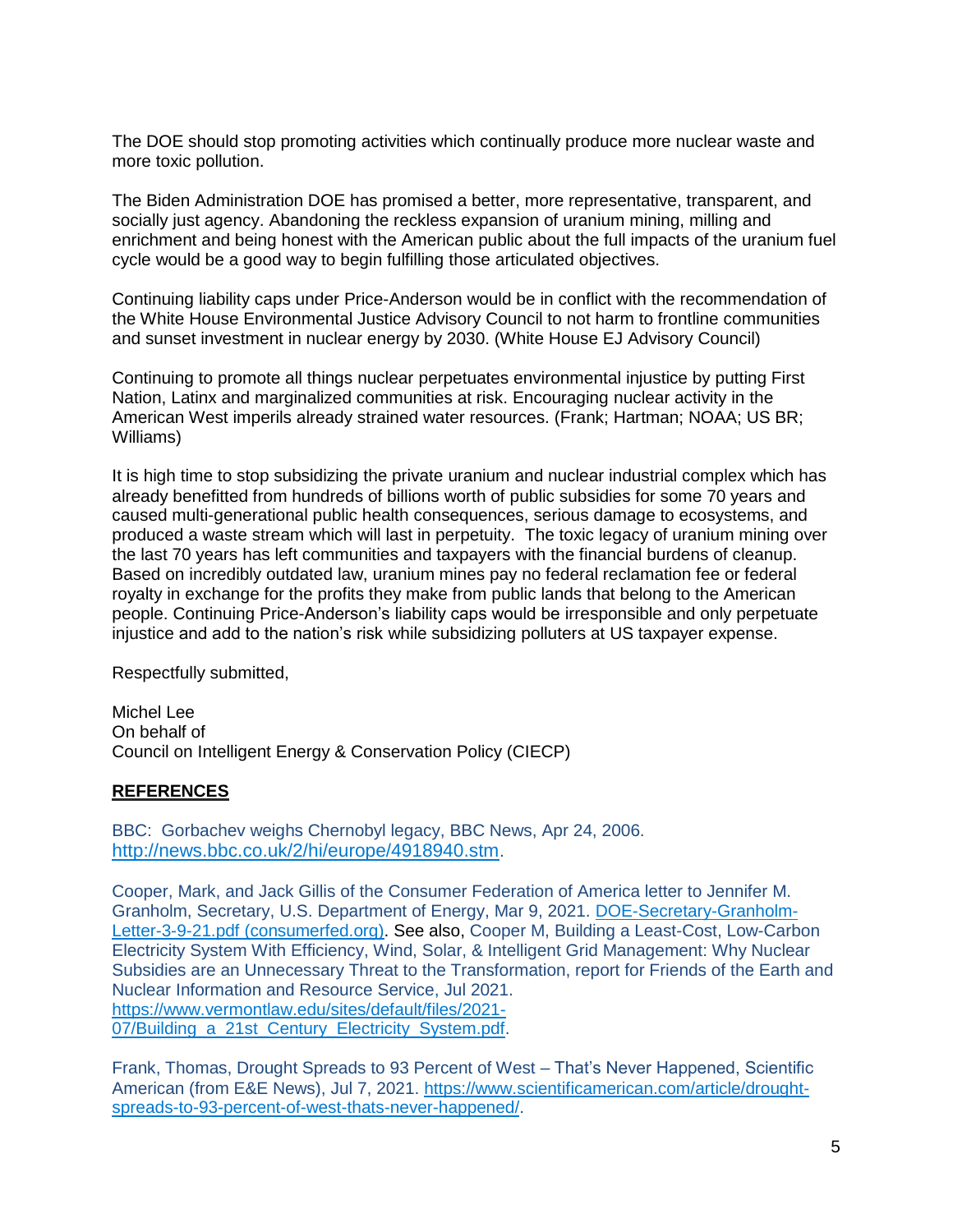Gilinsky, Victor, The US government insurance scheme for nuclear power plant accidents no longer makes sense, Bulletin of the Atomic Scientists, Feb 26, 2020. [https://thebulletin.org/2020/02/the-us-government-insurance-scheme-for-nuclear-power-plant](https://thebulletin.org/2020/02/the-us-government-insurance-scheme-for-nuclear-power-plant-accidents-no-longer-makes-sense/)[accidents-no-longer-makes-sense/.](https://thebulletin.org/2020/02/the-us-government-insurance-scheme-for-nuclear-power-plant-accidents-no-longer-makes-sense/)

Hartman A and Sanchez-Lugo A, National Drought Summary for May 25, 2021, U.S. Drought Monitor, National Oceanic and Atmospheric Administration (NOAA), May 25, 2021. [https://droughtmonitor.unl.edu/Summary.aspx.](https://droughtmonitor.unl.edu/Summary.aspx)

Jacobson, Mark Z and Mark A Delucchi, Excluding Nuclear, Fossils With Carbon Capture, & Biofuels From The Green New Deal Makes Financial & Climate Sense, Clean Technica, Jan 27, 2019. [https://cleantechnica.com/2019/01/24/why-excluding-nuclear-fossils-with-carbon-capture](https://cleantechnica.com/2019/01/24/why-excluding-nuclear-fossils-with-carbon-capture-biofuels-from-the-green-new-deal-makes-financial-climate-sense-realitycheck/)[biofuels-from-the-green-new-deal-makes-financial-climate-sense-realitycheck/](https://cleantechnica.com/2019/01/24/why-excluding-nuclear-fossils-with-carbon-capture-biofuels-from-the-green-new-deal-makes-financial-climate-sense-realitycheck/)

Kan, Naoto, Opening Address at New York Academy of Medicine conference, Mar 11, 2013.

Komori, Atsushi, Think tank puts cost to address nuke disaster up to 81 trillion yen, Asahi Shimbun, Mar 10, 2019. <http://www.asahi.com/ajw/articles/AJ201903100044.html>.

Lovins AB, How big is the energy efficiency resource? Environmental Research Letters (2018); 13 (9): 090401(1). [http://iopscience.iop.org/article/10.1088/1748-9326/aad965.](http://iopscience.iop.org/article/10.1088/1748-9326/aad965)

Makhijani A, The Technical and Economic Feasibility of a Renewable Electricity System in the U.S., Institute for Energy and Environmental Research report, 2018. [https://ieer.org/resource/carbon-emissions/technical-economic-feasibility/.](https://ieer.org/resource/carbon-emissions/technical-economic-feasibility/)

Peach, Dexter J, Director of Energy and Minerals Division, U.S. General Accounting Office, before Subcommittee on Energy Research and Production House Committee on Science and Technology Impacts of the Price-Anderson Act on Nuclear Research and Development, U.S. General Accounting Office, Sep 15, 1981. <https://www.gao.gov/assets/116385.pdf>.

Schumacher, Ingmar, The true cost of disaster insurance makes nuclear power uncompetitive, Ecologist, Feb 6, 2014.

[http://www.theecologist.org/blogs\\_and\\_comments/commentators/2265605/the\\_true\\_cost\\_of\\_dis](http://www.theecologist.org/blogs_and_comments/commentators/2265605/the_true_cost_of_disaster_insurance_makes_nuclear_power_uncompetitive.html) [aster\\_insurance\\_makes\\_nuclear\\_power\\_uncompetitive.html](http://www.theecologist.org/blogs_and_comments/commentators/2265605/the_true_cost_of_disaster_insurance_makes_nuclear_power_uncompetitive.html)

Teplin C, Dyson M, Engel A and Glazer G, The Growing Market for Clean Energy Portfolios, 2019. [The Growing Market for Clean Energy Portfolios](https://rmi.org/insight/clean-energy-portfolios-pipelines-and-plants/)*.*

Trotta, Daniel, PG&E charged with manslaughter for sparking California wildfire, Reuters, Sep 25, 2021. [https://www.reuters.com/business/environment/pge-charged-with-manslaughter](https://www.reuters.com/business/environment/pge-charged-with-manslaughter-sparking-california-wildfire-2021-09-24/)[sparking-california-wildfire-2021-09-24/.](https://www.reuters.com/business/environment/pge-charged-with-manslaughter-sparking-california-wildfire-2021-09-24/)

U.S. BLM: Abandoned Mine Lands Portal, U.S. Bureau of Land Management web page, accessed Jan 12, 2021. [http://www.abandonedmines.gov/wbd\\_um.html.](http://www.abandonedmines.gov/wbd_um.html)

U.S. BR: Reclamation and partners manage through consecutive years of drought, U.S. Bureau of Reclamation and U.S. Army Corps of Engineers, press release, Apr 15, 2021. [https://www.usbr.gov/newsroom/#/news-release/3821.](https://www.usbr.gov/newsroom/#/news-release/3821)